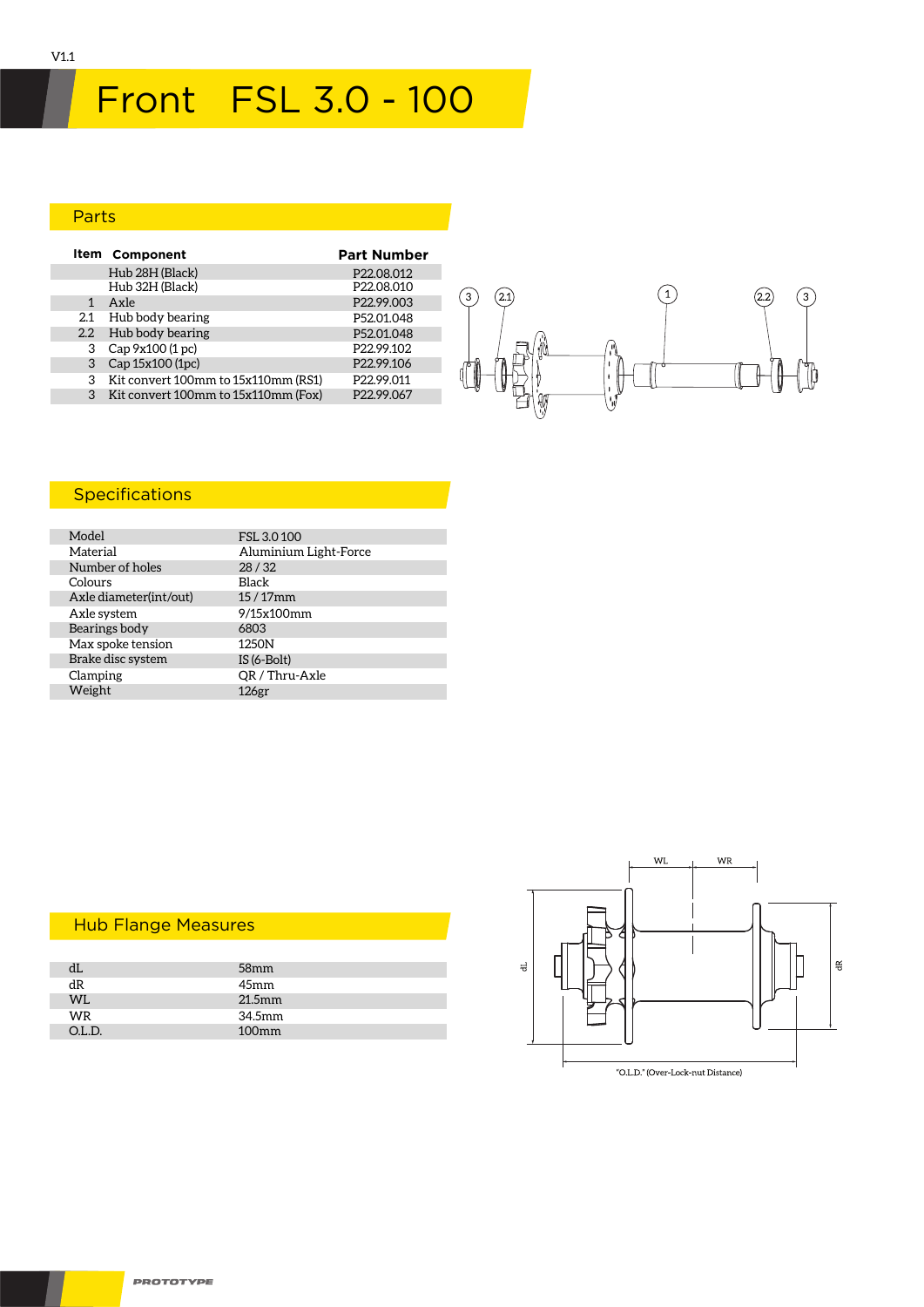## Parts

|   | Item Component         | <b>Part Number</b>     |
|---|------------------------|------------------------|
|   | Hub 28H (Black)        | P22.08.015             |
|   | Hub 32H (Black)        | P <sub>22.08.009</sub> |
| 1 | Axle                   | P22.99.093             |
|   | 2.1 Hub body bearing   | P52.01.039             |
|   | 2.2 Hub body bearing   | P52.01.039             |
| 3 | Cap 15x110 Fox (set)   | P <sub>22.99.095</sub> |
|   | 3 Cap 15x110 RS1 (set) | P22.99.096             |
|   |                        |                        |



## **Specifications**

| Model                  | FSL 3.0 110           |
|------------------------|-----------------------|
| Material               | Aluminium Light-Force |
| Number of holes        | 28/32                 |
| Colours                | <b>Black</b>          |
| Axle diameter(int/out) | $15/17$ mm            |
| Axle system            | 15x110mm              |
| Bearings body          | 2x 6903               |
| Max spoke tension      | 1250N                 |
| Brake disc system      | $IS(6-Bolt)$          |
| Clamping               | OR / Thru-Axle        |
| Weight                 | 152r                  |

|        | 58 <sub>mm</sub> |  |
|--------|------------------|--|
| dR     | 45mm             |  |
| WL     | 25 <sub>mm</sub> |  |
| WR     | 33mm             |  |
| O.L.D. | 110mm            |  |
|        |                  |  |

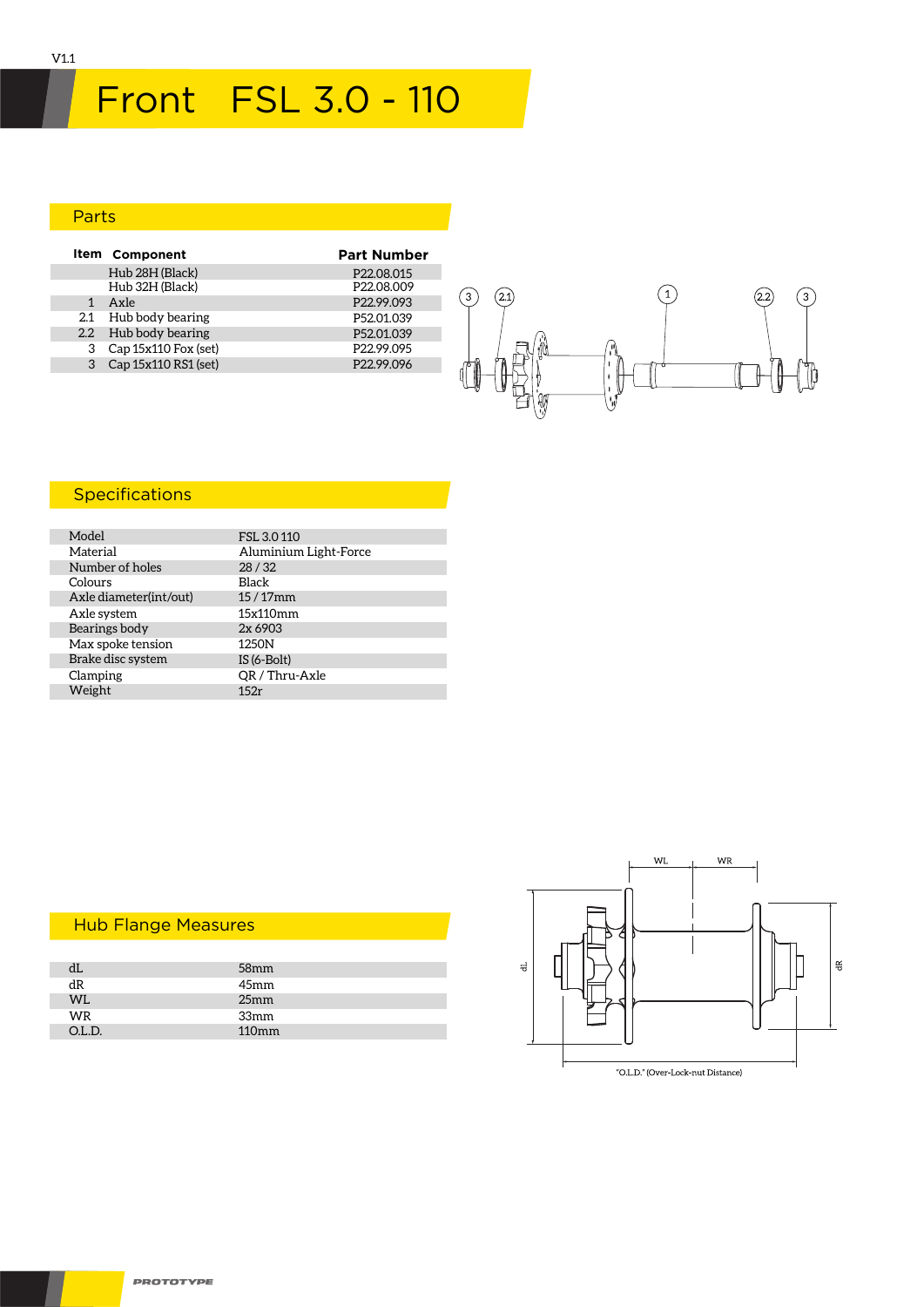# Rear FSL 3.0 - 132/142

#### Parts

|                | <b>Item Component</b>          | <b>Part Number</b>     |
|----------------|--------------------------------|------------------------|
|                | Hub 28H (Black)                | P <sub>22.07.013</sub> |
|                | Hub 32H (Black)                | P22.07.011             |
| $\mathbf{1}$   | Axle                           | P22.99.004             |
| 2.1            | Hub body bearing               | P52.01.041             |
| $2.2^{\circ}$  | Hub body bearing               | P52.01.049             |
| 3              | $Cap^*$                        |                        |
| $\overline{4}$ | Clip seal/Lock                 | P <sub>22.99.065</sub> |
| 5              | Spacer hub body - freewheel Sh | P22.99.047             |
| 5              | Spacer hub body - freewheel XD | P22.99.048             |
| 6              | Freewheel Shimano, Sram 10/11S | P22.99.036             |
| $6.1 + 6.2$    | Pawls + Spring (set)           | P22.99.026             |
| 6.2            | Pawls (3pcs)                   | P <sub>22.99.039</sub> |
| 6.3            | Bearing (1pc)                  | P52.01.008             |
| $6.4 + 6.5$    | Spacer freewheel Shimano (set) | P22.99.128             |
| 6.6            | Clip seal/lock                 | P22.99.029             |
| 6.7            | Ruber seal                     | P22.99.030             |
| 7              | Freewheel Sram XD              | P22.99.037             |
| 7.3            | Bearing (1pc)                  | P52.01.041             |
| 7.4            | Spacer freewheel Sram XD       | P <sub>22.99.129</sub> |





\* - Consult file - Hub Spare parts

#### **Specifications**

| Model                  | FSL 3.0 135/142                      |
|------------------------|--------------------------------------|
| Material               | Aluminium Light-Force                |
| Number of holes        | 28/32                                |
| Colours                | Black                                |
| Axle diameter(int/out) | $12/15$ mm                           |
| Axle system            | 10x135mm / 12x142mm                  |
| Bearings body          | 6802 (L) / 6902 (R)                  |
| Bearing - freewheel Sh | 2x6902                               |
| Bearing - freewheel XD | 3x 6802                              |
| Freewheel System       | Shimano 10-11S or Sram XD            |
| Max spoke tension      | 1250N                                |
| Brake disc system      | $IS(6-Bolt)$                         |
| Sealing                | Dust cap, washer and rubber lip seal |
| Clamping               | Thru-Axle                            |
| Weight                 | 260 <sub>gr</sub>                    |
|                        |                                      |

|           | 58 <sub>mm</sub> |  |
|-----------|------------------|--|
| dR        | 58mm             |  |
| <b>WL</b> | 31mm             |  |
| WR        | 19 <sub>mm</sub> |  |
| OL D.     | 135/142mm        |  |
|           |                  |  |